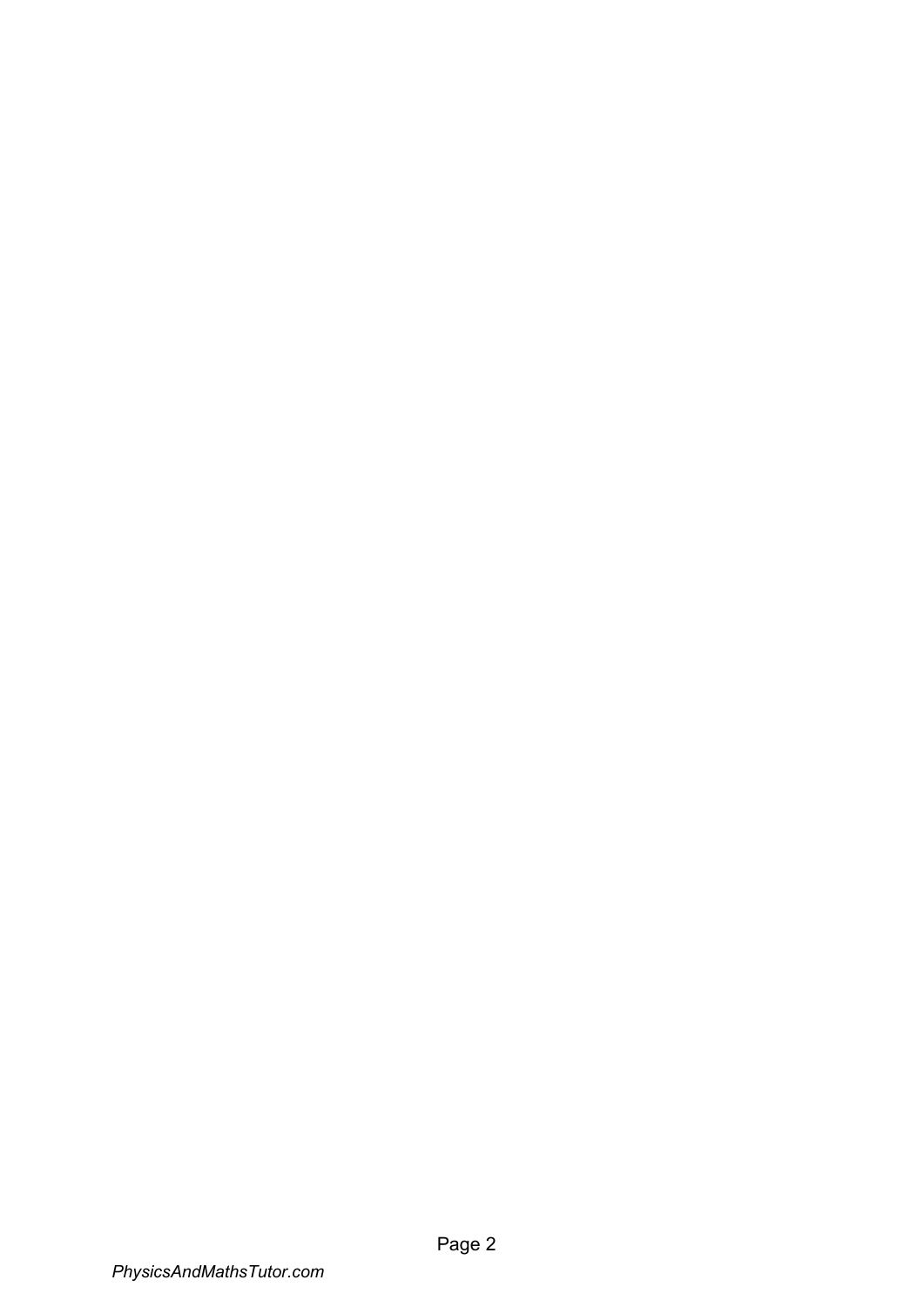Q1.(a) Indicate with ticks (√) in the table below which of the quantities are vectors and which are scalars.

|        | <b>Velocity</b> | <b>Speed</b> | <b>Distance</b> | <b>Displacement</b> |
|--------|-----------------|--------------|-----------------|---------------------|
| vector |                 |              |                 |                     |
| scalar |                 |              |                 |                     |

**(2)** 

(b) A tennis ball is thrown vertically downwards and bounces on the ground. The ball leaves the hand with an initial speed of 1.5 m s<sup>-1</sup> at a height of 0.65 m above the ground. The ball rebounds and is caught when travelling upwards with a speed of  $1.0 \text{ m s}^{-1}$ .

Assume that air resistance is negligible.

(i) Show that the speed of the ball is about 4 m  $s^{-1}$  just before it strikes the ground.

(ii) The ball is released at time  $t = 0$ . It hits the ground at time  $t_A$  and is caught at time *t*<sub>B</sub>. On the graph, sketch a velocity−time graph for the vertical motion of the tennis ball from when it leaves the hand to when it returns. The initial velocity **X** and final velocity **Y** are marked.

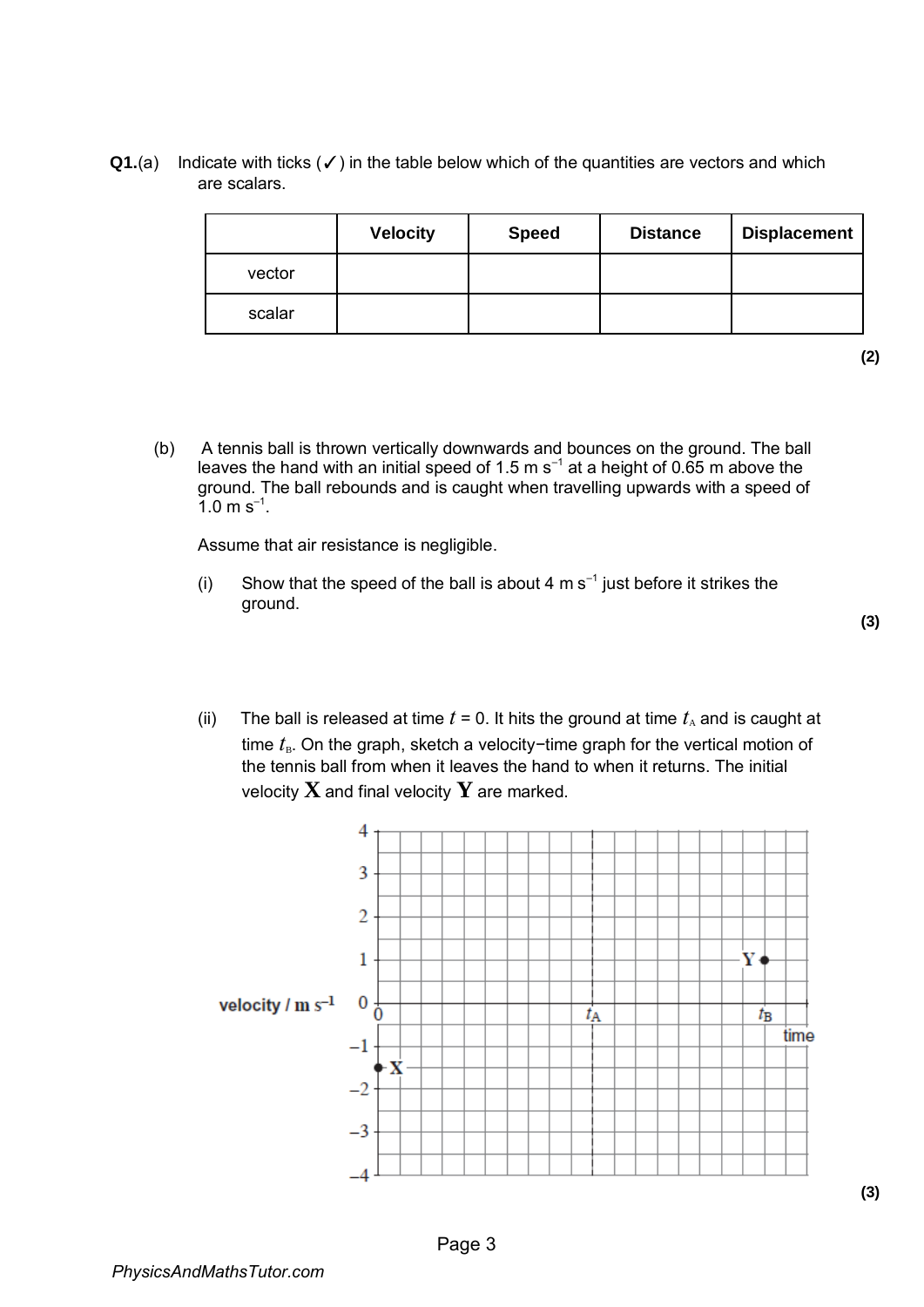(c) In a game of tennis, a ball is hit horizontally at a height of 1.2 m and travels a horizontal distance of 5.0 m before reaching the ground. The ball is at rest when hit.

Calculate the initial horizontal velocity given to the ball when it was hit.

horizontal velocity = 
$$
m s^{-1}
$$
 (3)  
(Total 11 marks)

**(3)** 

**Q2.**(a) **Figure 1** shows the arrangement of apparatus in an experiment to investigate the equilibrium of three forces.





The two pulleys are secured in a fixed position at the same height. The centres of the pulleys are separated by a horizontal distance *x*. Identical masses *m* are suspended by a continuous string which passes over both pulleys. A third mass *M* is suspended from the string at point  $A$ , equidistant from the pulleys. The strings that pass over the pulleys each make an angle  $\theta$  to the vertical at point  $A$ , as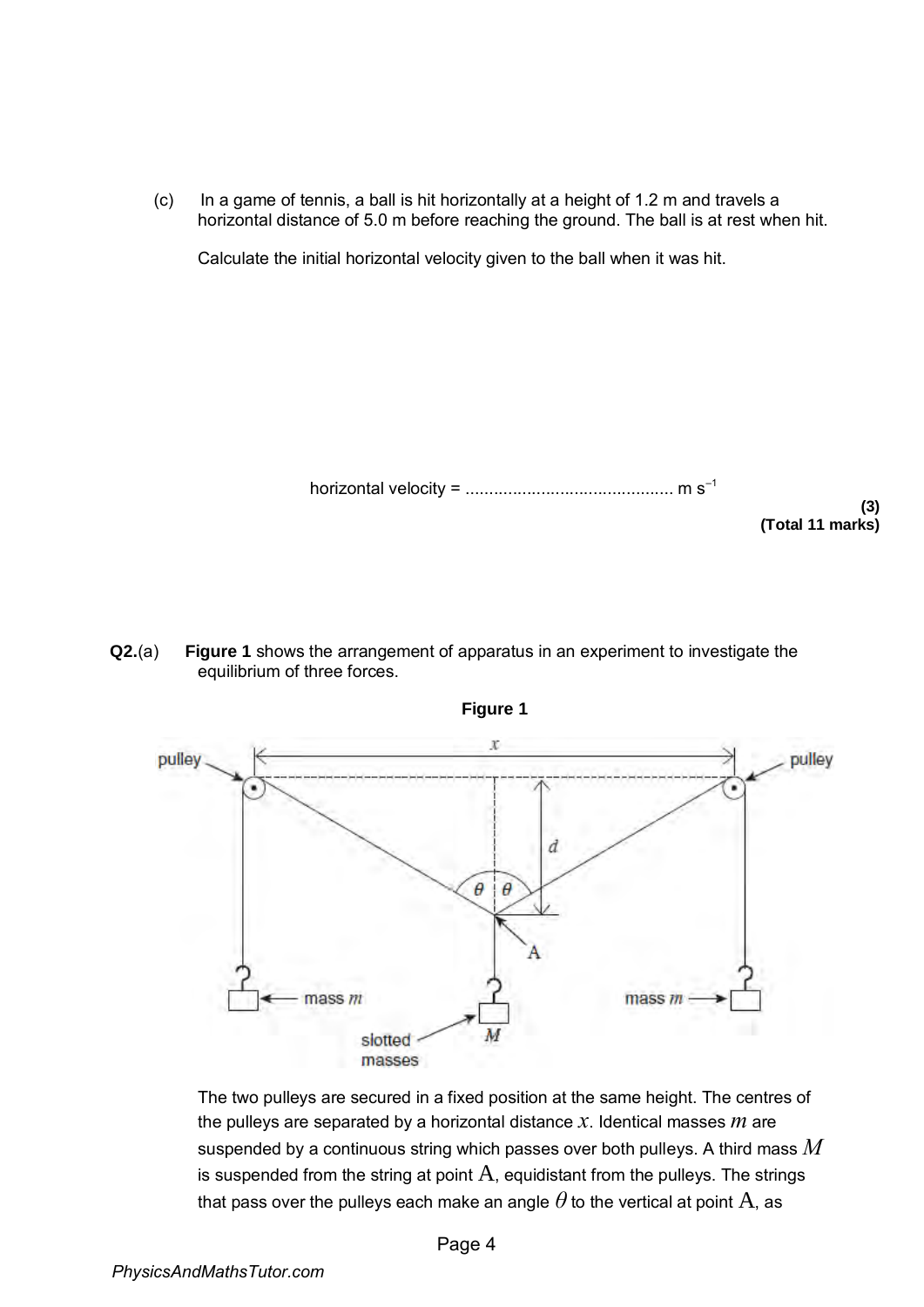shown in **Figure 1**.

When the forces are in equilibrium the vertical distance *d* is measured. Mass *M* is varied and the system is allowed to come into equilibrium. For each *M*, the corresponding distance *d* is measured.

| $M$ / kg | d/m   | d<br><u>x</u> |
|----------|-------|---------------|
| 0.100    | 0.035 | 0.087         |
| 0.200    | 0.066 | 0.163         |
| 0.300    | 0.105 | 0.254         |
| 0.400    | 0.139 | 0.328         |
| 0.500    | 0.183 |               |
| 0.600    | 0.228 |               |

The results are shown in the table below.

- (i) Given that  $x = 0.800$  m, complete the table above.
- (ii) Complete the graph in **Figure 2** by plotting the two remaining points and drawing a best fit straight line.
- (iii) Determine the gradient of the graph in **Figure 2.**

gradient = ........................

(iv) (1) Consider the forces that act at point  $\overline{A}$  in **Figure 1**. By resolving these forces vertically, show that  $M = 2m\cos\theta$ .

## **Figure 2**

**(2)** 

**(3)** 

**(1)**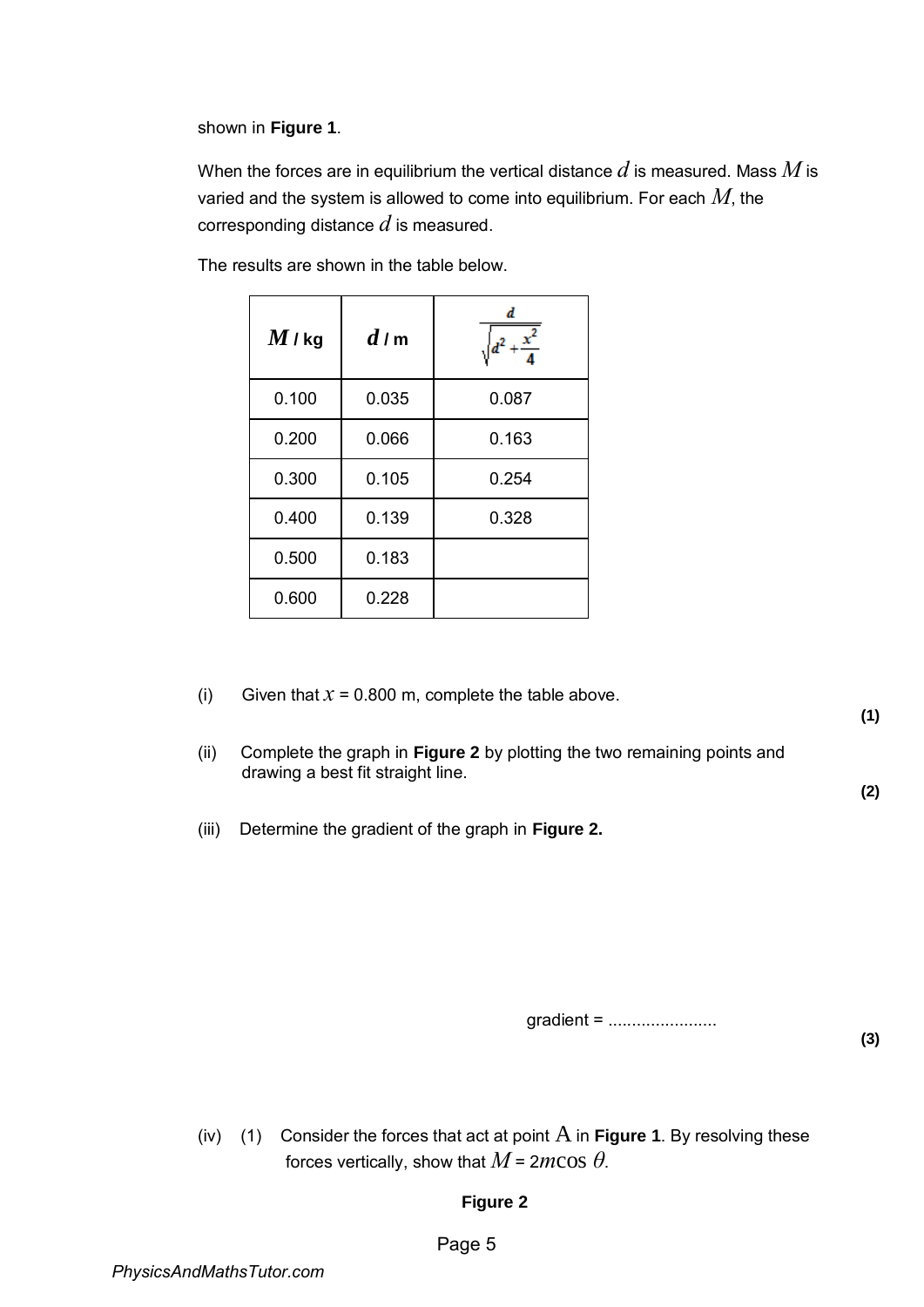

(2) Express  $\cos\theta$  in terms of  $d$  and  $x$  and hence show that the gradient of 1 the graph is equal to  $\frac{1}{2m}$ .

(3) Determine the value of  $m$  using your value for the gradient from (iii).

**(1)**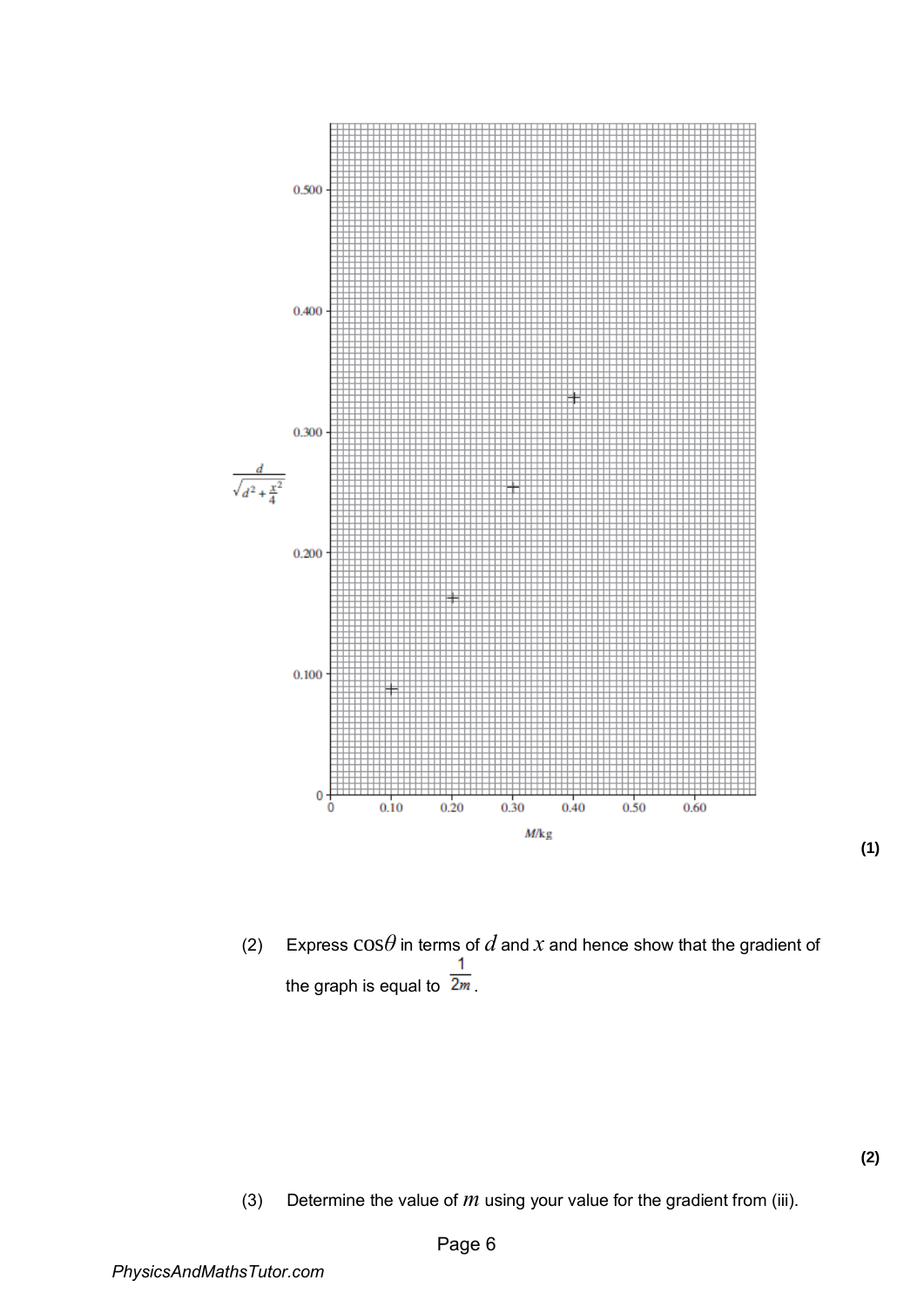|     |     |                                                                                                                          | (2) |
|-----|-----|--------------------------------------------------------------------------------------------------------------------------|-----|
| (v) |     | A student obtains different results for $d$ when $M$ is increased compared with<br>those obtained when $M$ is decreased. |     |
|     | (1) | Suggest why these two sets of results do not agree.                                                                      |     |
|     |     |                                                                                                                          |     |
|     |     |                                                                                                                          | (1) |
|     | (2) | State what the student should do with the results to take account of this<br>problem.                                    |     |
|     |     |                                                                                                                          |     |
|     |     |                                                                                                                          | (1) |
|     |     |                                                                                                                          |     |

(b) An arrangement for investigating the equilibrium of forces is shown in **Figure 1**.

## **Figure 1**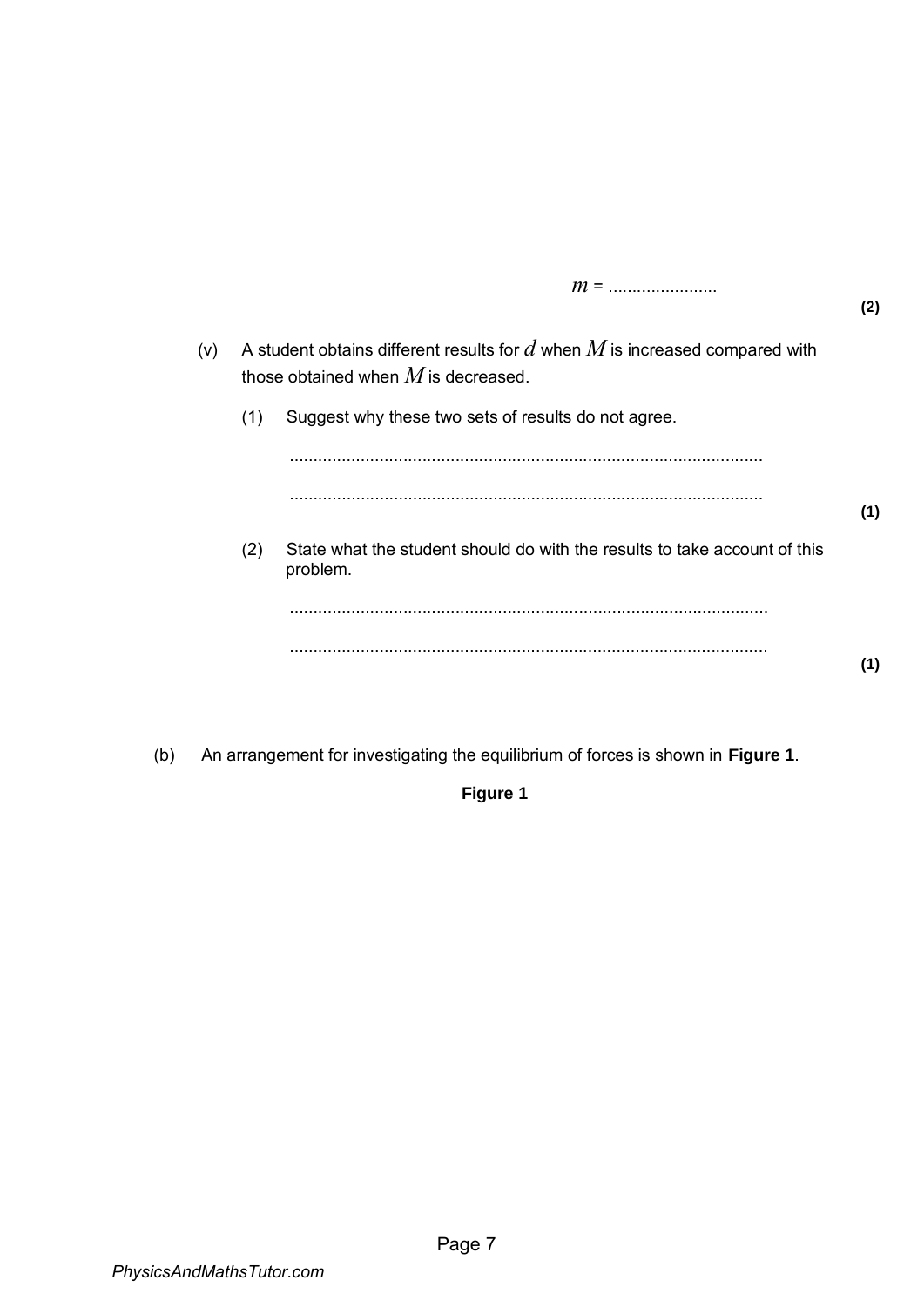

In the arrangement shown in **Figure 1**, P and Q are identical masses of mass *m*. A student uses this arrangement to investigate the relationship between *m* and *θ* when the system of forces is in equilibrium. Weight *W* is constant. The student performs the investigation by marking the position of the strings when the forces are in equilibrium for different values of *m*. He does this by marking crosses on the sheet of white paper.

(i) The string is about 10 mm from the paper. Describe and explain a technique to mark accurately the string positions on the paper.

............................................................................................................... ............................................................................................................... ............................................................................................................... ............................................................................................................... ............................................................................................................... ...............................................................................................................

(ii) The crosses on the paper are used to determine the directions of the strings. The results are shown full scale in **Figure 2**.

**(2)**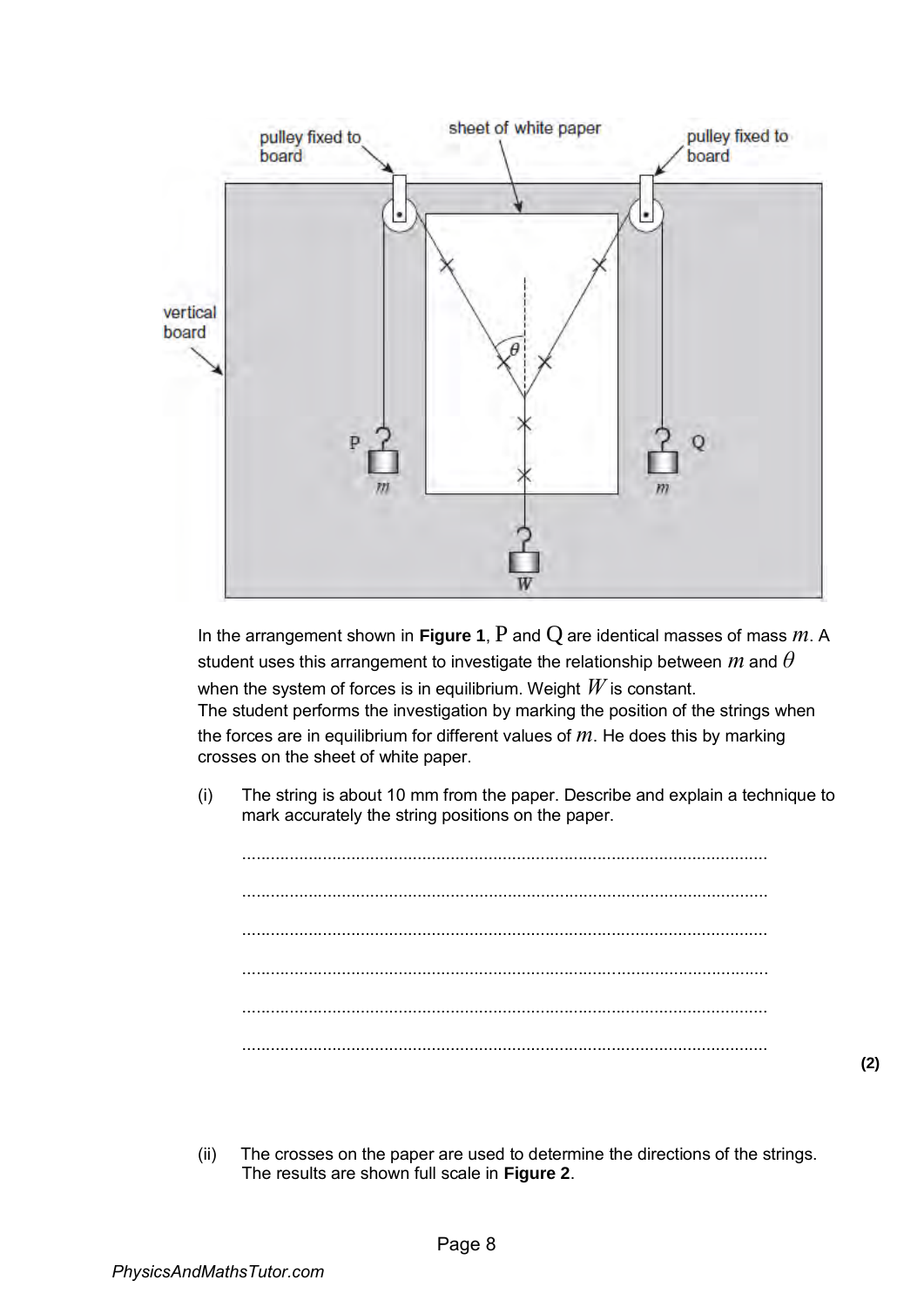(1) Use **Figure 2** and your protractor to measure  $\theta$  as accurately as possible and calculate the percentage uncertainty in your answer. State the precision of the protractor you used.

precision of protractor = .......................

*θ* = .......................

percentage uncertainty = ................... %

(2) Use **Figure 2** and a ruler to determine  $\theta$  using trigonometry. Show on **Figure 2** the measurements you make.

*θ* = .......................

**(2)** 

(iii) Theory suggests that  $W = 2mg \cos\theta$ . The student produces a set of results for different values of *m* and the corresponding values of *θ*. Suggest and explain a graphical way of testing this relationship between *m* and  $\theta$ .

...............................................................................................................

**(3)**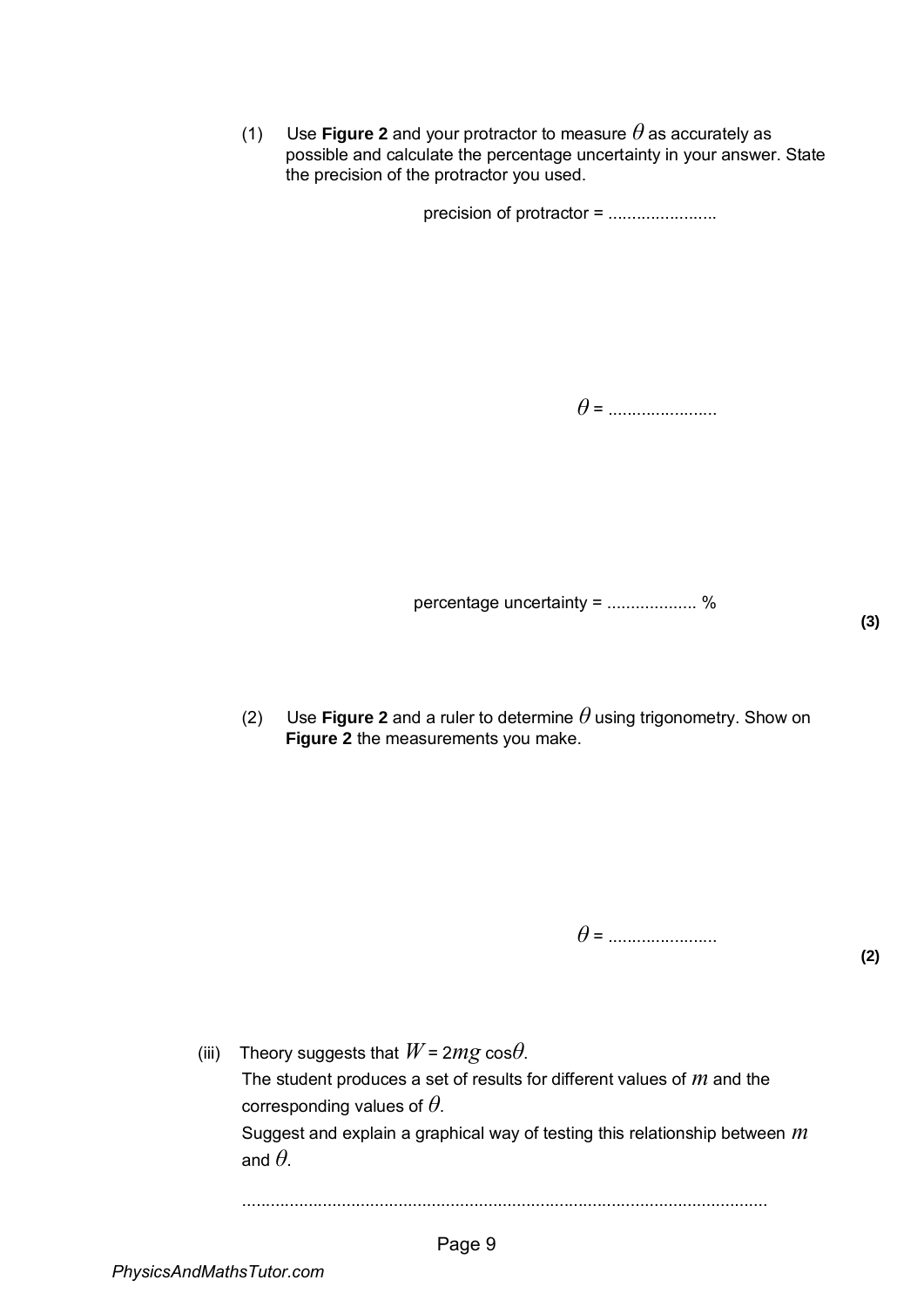............................................................................................................... ............................................................................................................... ...............................................................................................................



 $\times$ 

 $\times$ 

 $\times$ 

 $\times$ 

 $\times$ 

**(1) (Total 21 marks)** 

 $\times$ 

**Q3.**A canoeist wishes to cross a river in a straight line between two points labelled **A** and **B** as shown in the diagram below. The canoeist can paddle the canoe at a speed of 1.8 m s<sup>-1</sup> in still water.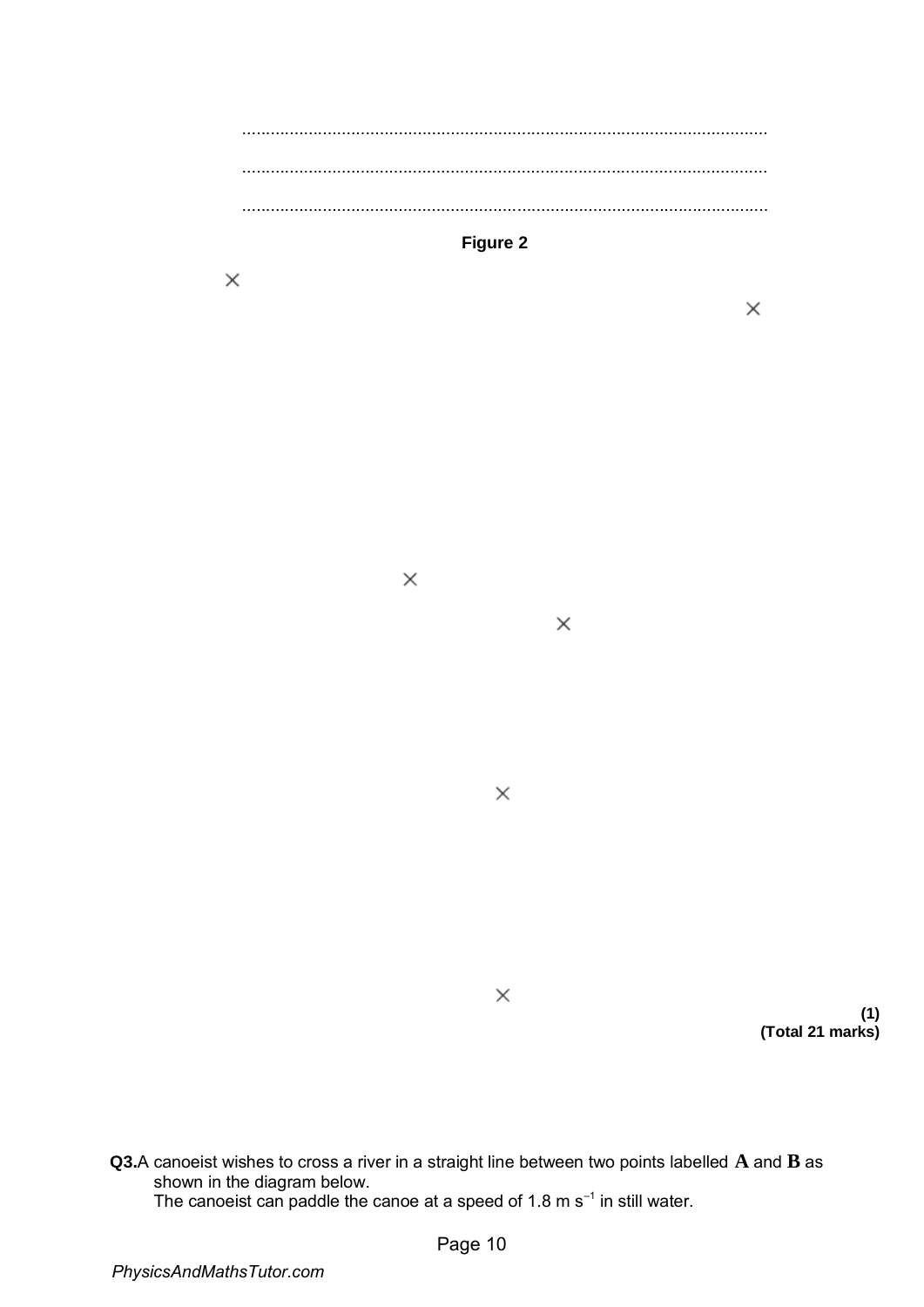

To cross from **A** to **B** the canoeist has to paddle at an angle *θ* to the direction of the current, as shown above.

Determine *θ* using a scale drawing.

angle *θ* ........................................ degrees

**(Total 3 marks)**